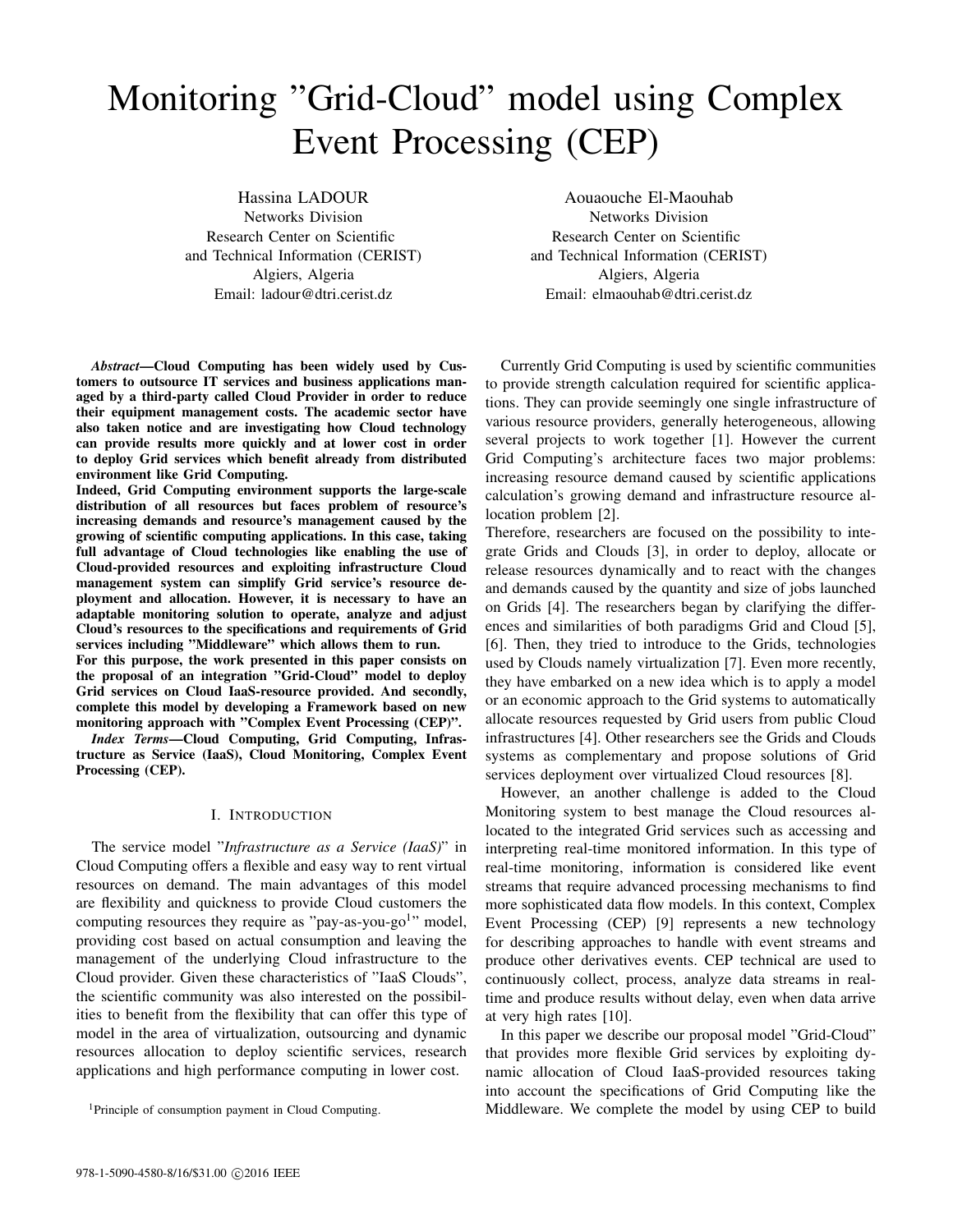a flexible Framework for real-time monitoring of Cloud IaaSprovided resources used to run Grid services and for enabling an effective management of services, physical and virtual resources. The main purpose of this solution is to show that CEP technology can provide expressive query constructions to support complex scenarios and to discover relevant monitoring information.

## II. BACKGROUND

This section briefly reviews some Cloud, Grid and CEP fundamentals.

#### *A. Grid Computing*

A Grid Computing is an architecture allowing multiple communities to share computer resources. The central idea introduced by Grid Computing is the concept of Virtual Organization (VO) which means a group of users, institutions or organizations that have a common purpose in their using of Grid resources and services allowing simplified access to data and resources shared by the organization [11], [12].

To ensure execution and role of each component in the Grid and the collaboration between the different resources, a set of APIs, protocols and softwares are installed. This set is called "Middleware". Several Middlewares exist and are used by many Grid projects, most known of them are "Globus Toolkit (GT)" [13], "gLite" [14] and more recently "EMI<sup>2</sup>" [15].

## *B. Cloud Computing*

Cloud Computing is an infrastructure of a set of virtualized resources (networks, servers, storage, applications) providing services to Customers according to the model "pay-per-use" in what guarantees are offered by the infrastructure provider by means of a "Service Level Agreement (SLA)" [16], [17], [18], [19].

The Cloud is consisting of three service models depending on the provided services: "Infrastructure as a Service (IaaS)" if provided services are VM machines and storage, "Platform as a Service (PaaS)" if provided services are application developing platforms, and "Service as a Service (SaaS)" if provided services are software applications.

According to its deployment, it can be public if it is accessible by general public usually through Internet, private if it is accessible by organization's members owning the Cloud, or hybrid if it is a combination of several public and/or private Clouds.

## *C. Cloud Monitoring*

Cloud Monitoring is of major importance for both sides, Cloud Provider and Cloud Customer. It helps the Provider to control and manage the physical infrastructure by providing capacity and resource management. It indicates the Customer application performance in order to provide capacity and resource planning. It is also related to troubleshooting and security management [20].

The survey [21] gave a detailed study on Cloud Monitoring

by analyzing and discussing the properties and the issues and describing current monitoring platforms for Cloud Computing (commercial and open source). According to this survey, Cloud Monitoring can be deployed in many aspects following Cloud's architecture and features (Layers, Abstraction levels, Service Models, Tests and metrics). The survey has also defined some properties required by Cloud Monitoring system and some related research issues. Most important are: *Scalability* (the capacity to cope with a large number of probes), *Elasticity* (the capacity to cope with dynamic changes of monitored entities), *Adaptability* (the capacity to adapt to varying computational and network loads in order not to be invasive), *Timeliness* (Availability of events on time for their intended use).

## *D. CEP*

"Complex Event Processing (CEP)<sup>3</sup>" is a new technology introduced in the 90s by Professor David Luckham<sup>4</sup> to extract information in a complex message-based system in real-time using Event Patterns [9]. Events that logically correspond to Event Patterns are aggregated into Complex Events. A Complex Event is an abstraction of other events, meaning it occurs only if a considerable amount of other events occurs [10]. Event patterns are formal functions that can be applied to events, to derive other Complex Events [10].

Several open-source and commercial CEP solutions exist for offering CEP functionalities based on SQL-like processing languages to express patterns and rules. "Esper" [22] is an open-source library written in Java. It has the distinction to express Event Pattern's rules through "Event Processing Language (EPL) [23]" with built-in capabilities for analysis over time and event correlation.

#### III. "GRID-CLOUD" INTEGRATION MODEL

Two approaches are proposed in the literature concerning the combining of both paradigms Grid and Cloud :

- "Grid-over-Cloud": consists of using Cloud infrastructure system to construct and manage Grid infrastructure resources and services. For this purpose, "StratusLab project" [24] aims to provide a complete open Cloud distribution to supply a Grid Service Platform. "GaaS" [25] is another solution using this approach to provide Grid resources as PaaS model in the Cloud.
- "Cloud-over-Grid": consists of using Grid Computing resources or Grid Middleware to construct Cloud infrastructure Systems. An implementation example of this approach is "Clever" [26], a solution that installs a specialized Cloud management system and a Virtual Machine Monitor over Grid Worker Nodes. "WNoDeS" [27] from INFN uses as well this approach. It uses the submission of Grid jobs for launching VM images to execute these jobs. "Nimbus<sup>5</sup>", is another example which consists of using

<sup>2</sup>European Middleware Initiative. http://www.eu-emi.eu/

<sup>3</sup>http://www.complexevents.com/

<sup>4</sup>http://www-ee.stanford.edu/∼luckham/

<sup>5</sup>http://www.nimbusproject.org/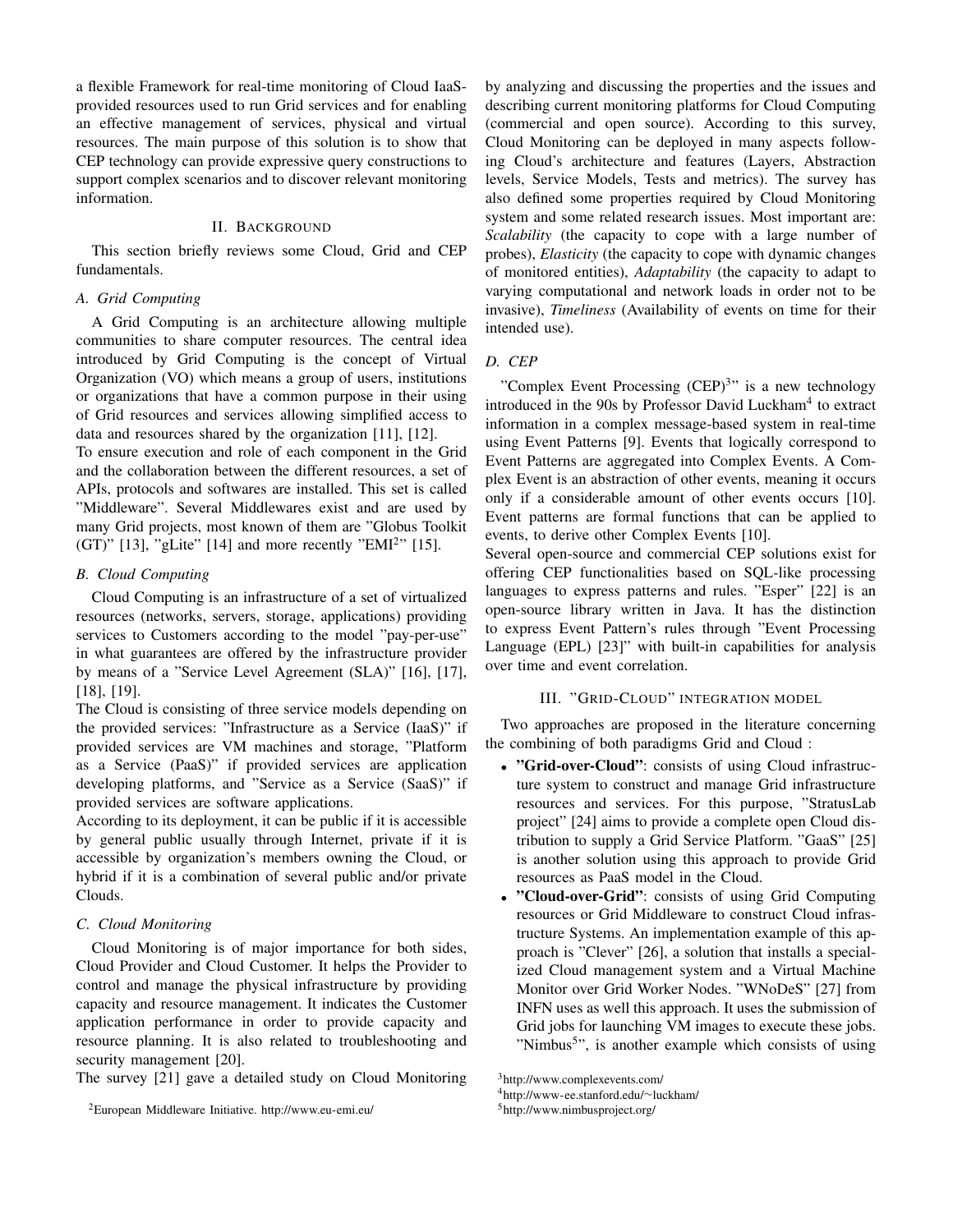Globus toolkit Middelware to implement the Nimbus IaaS system.

We propose in this paper a "Grid-Cloud" model based on an integration approach to deploy Grid services on IaaS Cloud resources. Our model takes the approach "Grid-over-Cloud", treating Grid Services as a "Virtualized Platform" running over an IaaS Cloud infrastructure and follows the "Dynamic Grid Services" scenario published by EMI that describes the use of Cloud infrastructure to supply Grid services as service models (SaaS, PaaS, IaaS). The "Grid-Cloud" model provides an PaaS service model to Grid end-users with the possibility to access Virtualised Grid computing resources and services via both Grid and Cloud interfaces. It provides Grid site managers an IaaS service model exploiting fully the dynamic nature of IaaS Cloud System for flexible management of computational resources to existing Grid Sites running as "Virtualized Platform" taking into account the Grid Middleware.

The architecture of the "Grid-Cloud" model is composed of several abstraction layers to describe the supply of virtualized Grid platform by Cloud IaaS-provided resources. The three abstraction layers are (Figure 1):

## *A. "Infrastructure Layer"*

The Infrastructure Layer is composed itself of three abstraction levels:

- Storage level: represents the entire infrastructure data definition such as VM and network templates, Cloud users information, hosts information stored in a dedicated database. In addition, a "VM Image Repository" is used representing a backup repertory to store VM disk images issues from virtual appliances to instantiate virtual machines.
- Compute level: this level is the basis of the Cloud infrastructure layer. It includes physical nodes to host virtual machines. Hypervisor is installed on each physical node to allow virtual machine management. Cloud VM Manager ensures resources allocation, hypervisor interfacing and VMs scheduling. Cloud APIs allow Cloud resource's access.
- Network level: the virtualized Grid platform should be visible to end-users outside of the organization running the Cloud infrastructure. For this purpose a public network linking Grid services on virtual machines is needed. Unlike the physical infrastructure which is visible to expert users (Cloud and Grid managers), a private network is sufficient.

## *B. "Service Layer"*

We consider Grid services based on "EMI" Middleware in our model "Grid-Cloud". The Grid services architecture provided by "EMI" is organized in a distributed manner with centralized management while the computation functions are distributed among several sites (Figure 2). Those provided are [15]: Management services (User Interface(UI), Virtual Organization Management System(VOMS), Information System(IS), Wokload Management System(WMS)), Computing services (Computing Element(CE), Worker Nodes(WNs)) and Storage services (Storage Element(SE)). In our model, each of these services is instantiated on a Virtual Machine constituting together the virtualised Grid platform. Computing services can be instantiated many times depending on demand allowing the extension of new Grid sites to existing Grid sites.

To instantiate a new Grid service (eg. CE), we use a Virtual Appliance to create a VM disk image. Each of the VM disk image created is stored in the "VM image Repository" and then used on demand by the Grid manager to instantiate a new virtual machine .

Grid services based on "EMI" implement their own monitoring and accounting solutions to monitor services, jobs and Grid applications like "DGAS<sup>6</sup>", "HLRMon<sup>7</sup>" and more recently "APEL" [28], [29]. In our model, these existing monitoring solutions are re-integrated and accessible to Grid users on the virtualized Grid platform.

# *C. "User Layer"*

We identify four different actors on the model:

- Grid end-user: is the end user of the Grid, he submits jobs on Worker Nodes and exploits the storage management capabilities of the Grid services. A Grid end-user belongs to one or more Virtual Organizations and must have a certificate to access Grid resources.
- VO manager: is an expert user responsible of a Virtual Organization within the Grid. His role is to provide all softwares needed for community application's implementation and negotiate for a number of Grid computing resources to make them available to community's members (VO users).
- Grid Site manager: is the user that has privileges to operate the Grid sites by providing the necessary technical support. From Cloud point of view, the Grid site manager is a regular user of IaaS Cloud, he accesses through the Cloud API (IaaS service model) to allocate resources (Virtual machines) requested by the VO Manager and negotiated with the Cloud Manager.
- Cloud Manager: is the supervisor who manages the entire set of material and physical resources of the IaaS Cloud used to maintain Grid services.

# IV. THE "MONCEP" FRAMEWORK

Several monitoring solutions exist for both type of Cloud Computing (commercial and open source) implement both high and low-level monitoring. The majority of commercial Clouds don't provide information on the low-level monitoring system used. At high level, they provide their users monitoring softwares to monitor applications, services and virtualized infrastructures [21].

Monitoring solutions in open source Clouds are based either on integrated set of APIs and tools or either on external open source monitoring platforms (eg. Nagios [30], Ganglia [31],

<sup>6</sup>Distribute Grid Accounting System. http://www.to.infn.it/dgas/

 $7$ http://www.italianGrid.it/Grid\_operations/tools/accounting\_portal/ HLRmon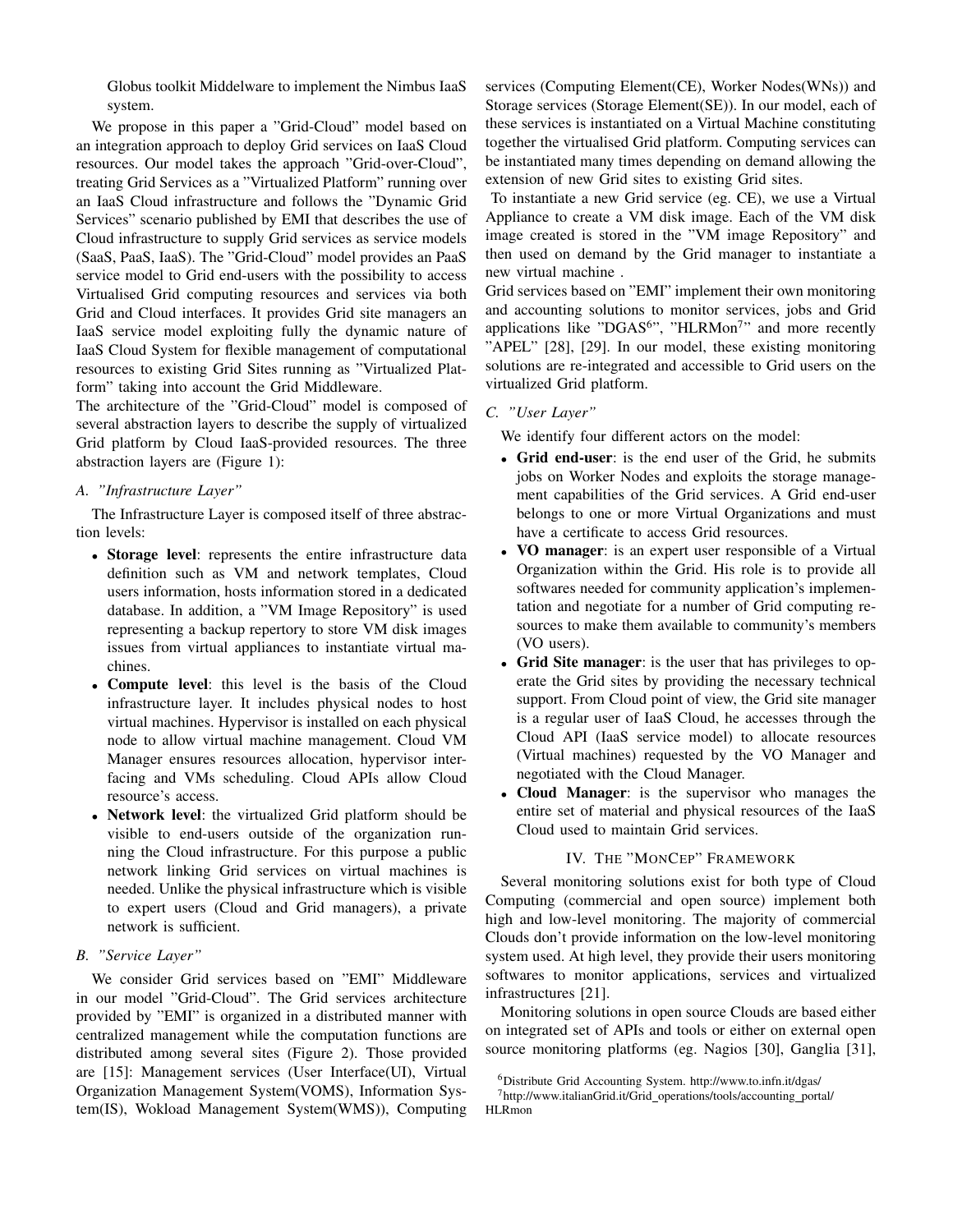

Fig. 1. The "Grid-Cloud" Model architecture



Fig. 2. EMI Grid architecture

etc.) or either on research projects solutions like [32], [33], [34], [35], [36] that give the ability to have a holistic view of the Cloud and to monitor at the same time, physical resources, virtual resources and applications. Most of these monitoring solutions have properties required by a Cloud Monitoring system and meet less or more the needs [20]. Nevertheless, most of the properties and their related issues have to be studied and implemented as improving Cloud Monitoring system with new techniques that provide information correlation and very fine grained measures [21].

We propose a monitoring Framework solution integrated on the infrastructure level of the model "Grid-Cloud" to monitor resource consumption of the virtualized Grid platform deployed on IaaS Cloud resources. The solution allows to provide correlation and real-time processing of monitored information according to the Grid Services requirements on the Cloud IaaS-provided resources. It is composed of modular components (Figure 3) based on CEP technology to provide filtering, correlation and fast processing of huge volume of data in real-time. By Applying CEP Engine to a monitoring system, it enables real-time processing of monitoring information flow including: Filtering relevant information, Information correlation from various sources and Using a powerful query language (eg. Event Processing Language (EPL)) to express sophisticated patterns. For these characteristics, the "MonCep" modules use CEP engines for processing monitoring events at different levels:

## *A. The "MonCep Sensor" module (Information gathering and filtering level)*

Located as close as possible to the source of monitoring metrics (on each physical host on Cloud Infrastructure), the "MonCep Sensor" module allows gathering physical and virtual resource metrics by specific monitoring agents then filtering theme as XML events by using EPL queries to express filter and aggregation Patterns defined on a CEP Engine. Filter and aggregation patterns allow passing incoming events that meet a given condition of interest and filter out the others which do not meet this same condition. Conditions of interest are defined by administrators as needed. For example, the Cloud Manager may be interested in specific events whose values symbolizing monitoring metrics that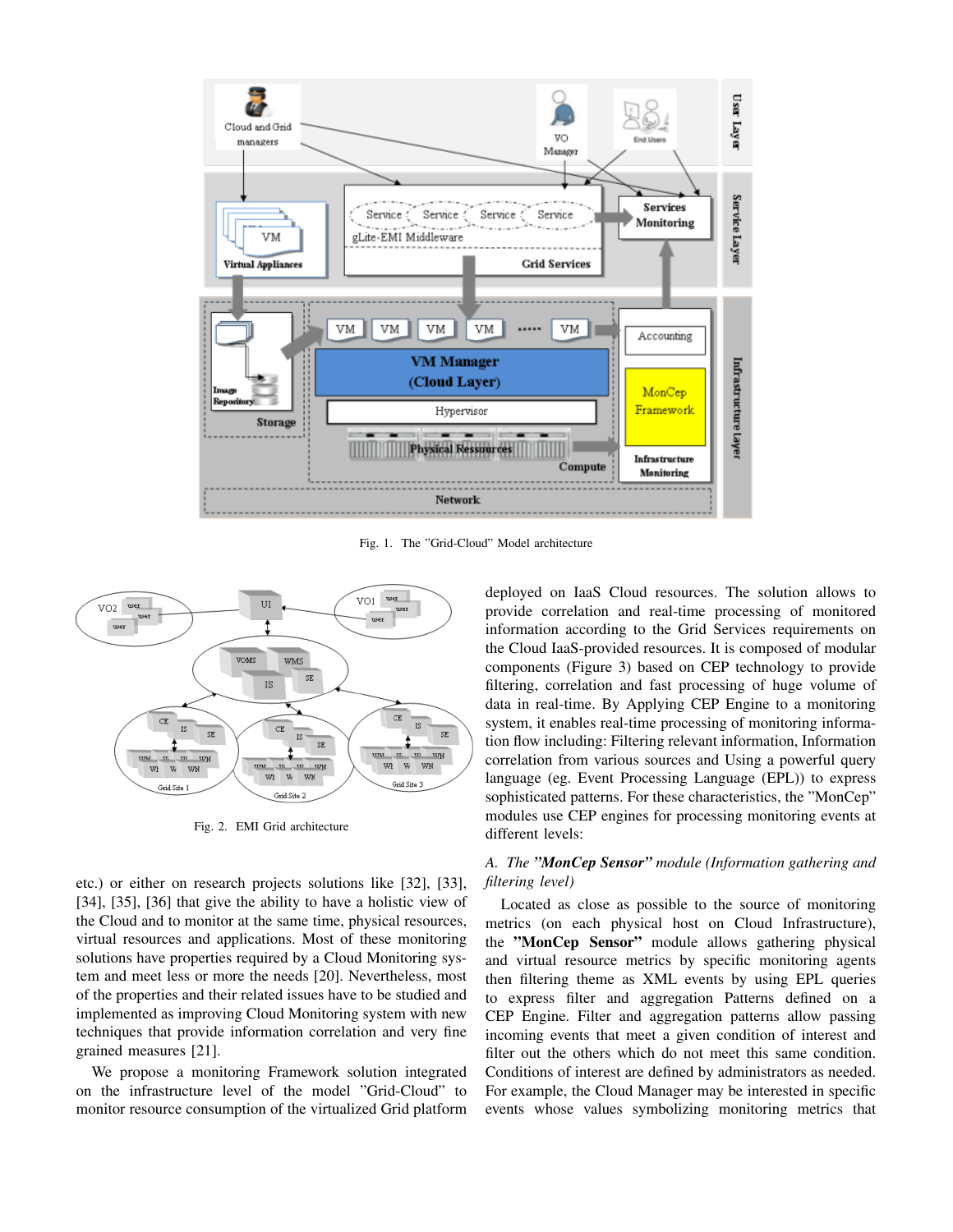

Fig. 3. The "MonCep" Framework architecture

exceed or fall a given threshold. Let us consider an example of *HostInfoMsg* stream of metrics measurement gathered from a host on the Cloud Infrastructure by the agent. The following EPL request that express Filter pattern, extract the Load Average from the stream of metrics in a 10 minute time window and report it once every 30 seconds but only when it falls below 1.6%:

Select HCUE.load\_five from HostInfoMsg.win:time(10 min) where HCUE.load\_five> 1.6 output last every 30 seconds

## *B. The "MonCep Monitor" module (information correlation level)*

Located on a central site, the "MonCep Monitor" module allows the correlation of events generated by multiple sources (by Moncep Sensors on hosts) for the discovery of more complex and more relevant monitoring information by using EPL queries to express aggregation and correlation patterns defined on a dedicated CEP Engine. The complex and relevant monitoring events are then stored persistently in event Queues to be used for administrator's notification or resource scaling policies. Let us consider an example of *HostInfoMsg* stream of metrics measurement gathered by agents from Host1 and an another *HostInfoMsg* stream of metrics measurement gathered from Host2 on Cloud Infrastructure: Suppose that the Grid manager wants to compute the average memory of a virtual machine VMx (eg. running a Grid application x) on Host1 for the last 5 minutes and report it but only if it exceeds 80%. The following EPL rule on Moncep Sensor (Host1) allows to express this request:

Insert into AvgVmxMemInfo Select avg(VRUE.VMx.vmem\_util) as VMx.vmem\_util from HostInfoMsg.win:time(5 min) where avg(VRUE.VMx.vmem  $util) > 80"$ 

And suppose that he wants also to report the CPU usage of a virtual machine VMy (running the database of that Grid application x) on Host2 for the last 5 minutes but only if it exceeds 97%. The following EPL rule on Moncep Sensor (Host2) allows to express this request:

Insert into VmyCpuInfo Select VCUE.VMy.vcpu\_util as VMy.vcpu\_util from HostInfoMsg.win:time(5 min) where VCUE.VMy.vcpu\_util> 97

Then the two previous event streams can be correlated to have a more complex event stream that indicates whether the Grid application x will have enough resources to run properly. The following EPL rule on MonCep Monitor is sufficient to create the required monitoring information stream by using correlation pattern that selects properties from both event streams (*AvgVmxMemInfo*, *VmyCpuInfo*) and returns events that contain information about memory utilization and CPU capacity but only if the condition required is met:

```
Select VMx.vmem_util, VMy.vcpu_util from
pattern [every (memUtil=AvgVmxMemInfo and
cpuUtil=VmyCpuInfo)]
```
The "MonCep" Framework modules exchange large number of events (between "MonCep Sensors" and "Moncep Monitor") and within the modules (between monitoring agent and CEP engine). Thus, we designed a local communication mechanism based on a local event bus between the monitoring agent and the CEP engine within the "MonCep Sensor". We designed a remote communication model between each "MonCep Sensor" and the "Moncep Monitor" based on a remote event bus that uses a queuing mechanism.

### *C. Notification level*

We complete the MonCep Framework by a notification system to allow visualization and real-time interpretation of processed monitoring events according to several notification strategies like: Saving the resulting events before they are routed to their destination. That is useful to feed the destination in case of message reception failure or in order to process the events later. Using a Log System to detect problems in realtime. Distributing events on event bus according to the XML standard format which is suitable for processing and displaybased systems. Distributing warn events to administrators in several strategies (Mail and Web).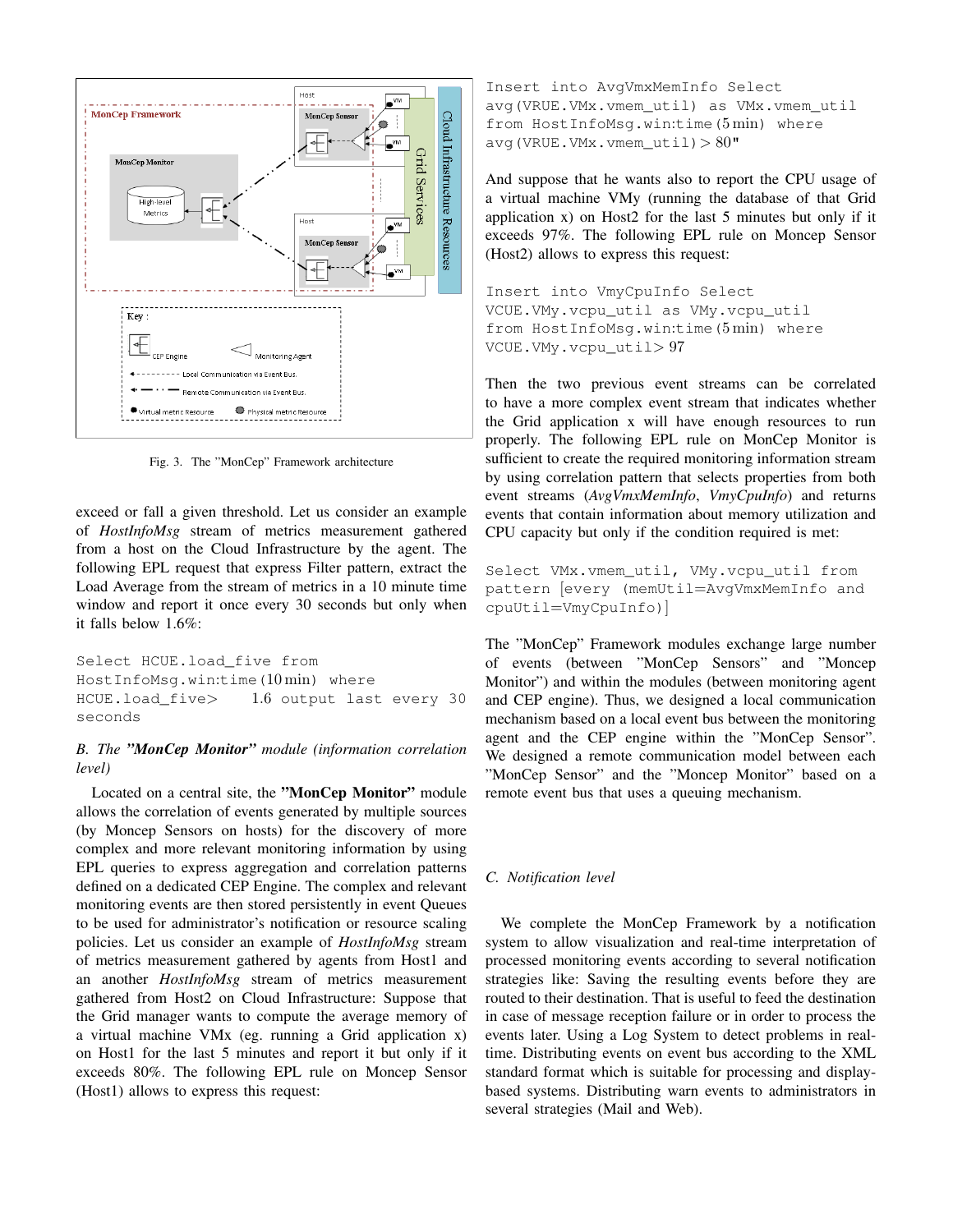#### V. IMPLEMENTATION AND EXPERIMENTATION

For the validation of the proposed "Grid-Cloud" model in a real environment, we use  $DZ$  e-Science Grid<sup>8</sup> with the management system of OpenNebula [37] IaaS Cloud.

The DZ e-Science Grid is the National Algerian Grid infrastructure which is participating to European Grid projects: EumedGrid<sup>9</sup>, EumedGrid-Support and CHAIN-REDS<sup>10</sup>. It represents a suitable environment to validate our integration approach since it includes all the management, computing and storage services provided by EMI architecture. We choose OpenNebula IaaS Cloud for virtual machine management because of its maturity, open architecture permitting extensions and open-source Cloud delivery system to perform the test.

We deployed a Front-end machine containing the Open-Nebula virtual machine management, Virtual Appliances, VM image repository, User and Machines Information database, VM and network templates. We started by the deployment of two physical nodes Host1 and Host2 (Cloud infrastructure) containing the  $KVM<sup>11</sup>$  virtualization hypervisor.

We performed above this environment different tests to instantiate several DZ e-Science GRID services. The first test was the migration of an existing Grid service on the Cloud infrastructure as a virtual machine. The second test was to instantiate 4 virtual machines using a Virtual Appliance as new Grid services for the extension of the existing Grid site. Table I summarizes features of each machine (physical and virtual) on the deployed environment "Grid-Cloud".

The "MonCep" Framework modules are being implemented using the Java programming language and on widely accepted standards:

- "Host sFlow" [38] monitoring agent for virtual and physical metrics measurement and "Gmond" from Ganglia [31] as monitoring metric collector from the monitored hosts.
- Esper Engine written in java for processing events by EPL queries.
- "WSO2 ESB" [39] an open-source Enterprise Service BUS written in java as well used as local bus communication between Esper Engine and Gmond agent. It allows message mediation of events as XML/SOAP messages through "synapse-esper" [40] mediator.
- JMS  $API^{12}$  (Apache Active  $MQ^{13}$ ) for remote event dissemination between the Framework modules.

For validating our approach, we started with the deployment of the Framework modules on the "Grid-Cloud" environment. "MonCep Sensors" on Host1 and Host2, "Moncep Monitor" on Front-end machine.

## VI. EVALUATION AND DISCUSSION

We observed during the virtualized Grid platform deployment over the Cloud infrastructure that the process time to

<sup>8</sup>http://www.Grid.arn.dz

```
12http://java.sun.com/products/jms/
```
<sup>13</sup>http://activemq.apache.org/

instantiated virtual machines was the main factor. According to table II, the resources deployment time is different depending on VM image's size to be instantiate as VM and involves the physical hosts hosting these VMs. To improve and optimize the resource provisioning time, we were considering the following points:

- 1) Since instantiating a VM involves the image copy process from the storage infrastructure that is hosting the VM image repository to the dedicated physical host and assuming that a minimal VM image size of several tens of gigabytes takes a time in the order of hundreds of seconds, we used for each VM creation a unique Virtual Appliance with an operating linux system to create a consolidated Image disk with a minimal size (eg. 16GB).
- 2) The image size will be increased if needed using  $LVM<sup>14</sup>$ functionalities after being copied on the physical host.
- 3) We were using the same VM template and the same network configuration for each new VM creation.

For the "MonCep" Framework experiments, we executed a representative scenario in which we defined a set of EPL queries to express Grid service's resource usage on the Cloud infrastructure: R1, R2, R3, R4, R5 and R6 EPL queries that express filter and aggregation pattern executed by "MonCep Sensors" installed on Host1 and Host2. For example the query R1 (executed by the "MonCep Sensor" on Host1) express that the average memory consumed by the VM (VM2 grid) on Host1 exceeds 80%. R1 is formed in EPL like:

```
select avg(memUtil_gridVM2)
as avgMemUtil_gridVM2 from
Ganglia.win:length_batch(10) having
avg(memUtil_gridVM2) > 80
```
On the other hand, the query R6 (executed by the "Moncep Sensor" on Host2) express that the outgoing network traffic from the VM (VM1\_grid) on Host2 exceeds 30 bytes/sec for a window length of 20. R6 is formed in EPL like:

```
select bytesOut_gridVM1
as bytesOut_gridVM1 from
Ganglia.win:length_batch(20) having
bytesOut_gridVM1 > 30
```
We defined also C1 and C2 EPL queries that express correlation patterns executed by "MonCep Monitor" on the Front-End machine. For example C2 is a correlation query which select metric values on the "MonCep Monitor" that met both R5 and R6 conditions in the same time. C2 is written in EPL like:

```
select * from pattern [every
(cpuUser=avgCpuUser_Host2 and
bytesOut=bytesOut_gridVM1)]
```
<sup>14</sup>GNU/Linuxs Logical Volume Manager

<sup>9</sup>http://www.eumedGrid.eu

<sup>10</sup>http://www.chain-project.eu/

<sup>&</sup>lt;sup>11</sup>Kernel Based Virtual Machine. http://www.linux-kvm.org/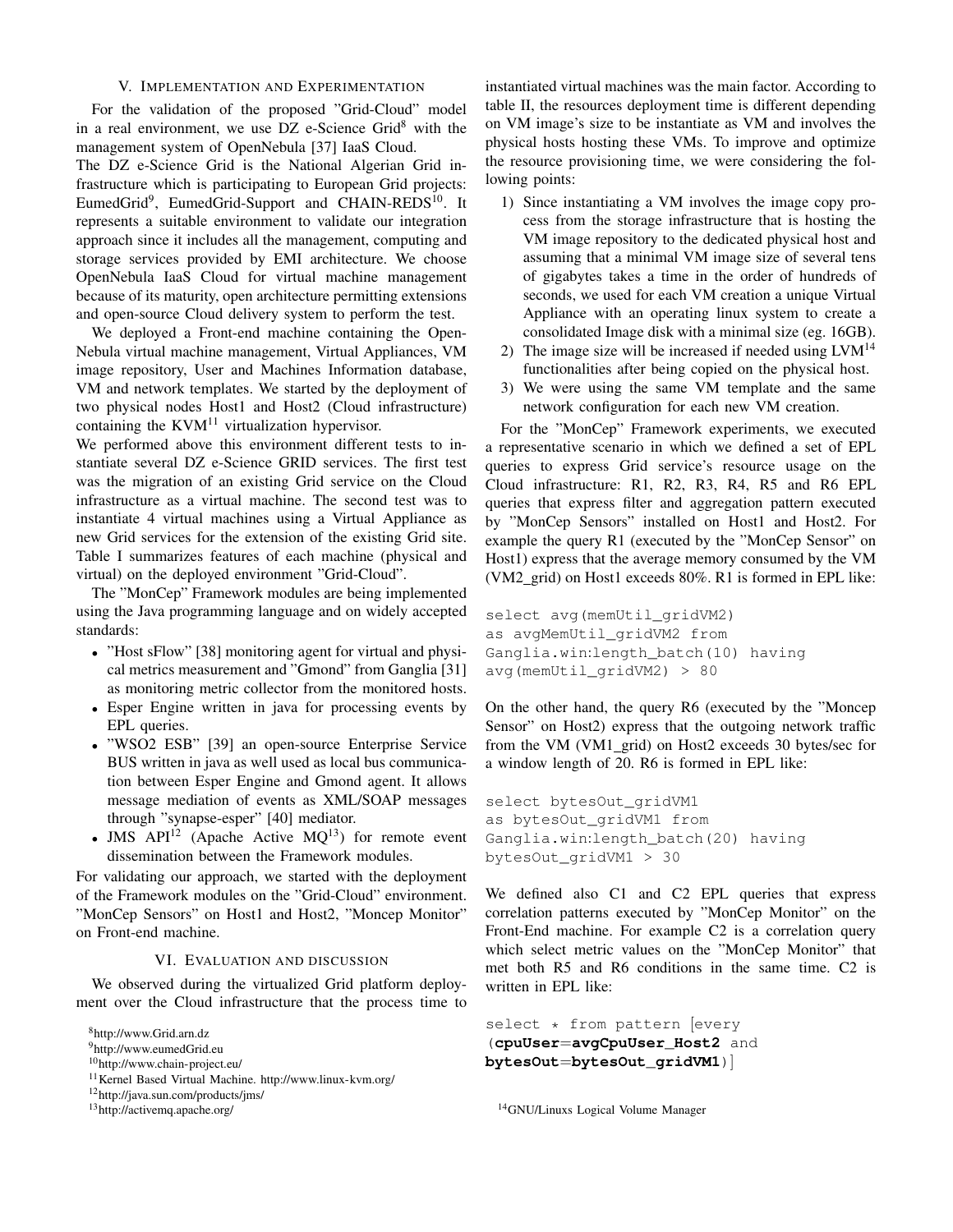| TABLE I |                                       |
|---------|---------------------------------------|
|         | "Grid-Cloud" Machines Characteristics |

| <b>Machine</b>                                    | Type       | <b>OS</b>                         | CPU                                             | <b>Cores</b> | <b>Memory</b> | <b>Storage</b> |
|---------------------------------------------------|------------|-----------------------------------|-------------------------------------------------|--------------|---------------|----------------|
| VМ<br><b>Opennebula</b><br><b>Manage-</b><br>ment | Front-end  | Linux Redhat Entreprise<br>6.4    | Intel(R)<br>Xeon(R)<br><b>CPU</b><br>$2.27$ GHz | 8            | 10GB          | 2TB            |
| host1                                             | Host       | Linux Redhat Entreprise<br>6.4    | Intel(R)<br>Xeon(R)<br><b>CPU</b><br>$2.27$ GHz | 8            | 10GB          | 2TB            |
| host2                                             | Host       | Linux Redhat Entreprise<br>6.4    | Intel(R) Core(TM)<br>Duo<br>CPU 3.00GHz         | 4            | 4GB           | 300GB          |
| <b>Integrated Grid Service</b>                    | VM         | Linux Redhat Entreprise<br>6.4    |                                                 |              | 1GB           | 50GB           |
| Grid VM1  Grid VM4                                | <b>VMs</b> | Redhat Entreprise<br>Linux<br>6.4 |                                                 |              | 1GB           | 16GB           |

TABLE II DEPLOYMENT PROCESSING TIME

| VM Image                      | VМ<br>Instance        | <b>Storage</b> | Host              | <b>Deployment</b><br>time/secondes |
|-------------------------------|-----------------------|----------------|-------------------|------------------------------------|
| Grid<br>Integrated<br>Service | Grid VM               | 50GB           | host1             | 562                                |
| Virtual Appliance             | Grid VM1,<br>Grid VM2 | 16GB           | host1             | 170                                |
| Virtual Appliance             | Grid VM3,<br>Grid VM4 | 16GB           | host <sub>2</sub> | 2441                               |

Then we evaluated the MonCep Framework module's performance according to several areas: monitoring data reduction, network traffic and resource usage.

## *A. Monitoring data reduction*

The monitoring approach described in this paper attempts to show the monitored data amount's reduction through the filter processing level. This first level naturally provides a reduction of the number of messages by filter and aggregation queries. As for the correlation level, it provides most relevant monitoring information than data collected by monitoring agents.

During the tests, we have calculated the number of XML messages<sup>15</sup> collected by monitoring agents and the number of events generated by each EPL query running on each MonCep Sensor and MonCep Monitor (Table III) in an interval time of 2 hours.

We may observe according to the results of table III that the number of messages  $(1882 + 2268$  messages) collected by agents on Host1 and Host2 was significantly reduced  $(362 + 44 + 380$  events) after being filtered by EPL queries on the first level (MonCep Sensors), while EPL correlation queries (C1 and C2) allowed us to provide  $(290 + 90$  events) more complex and relevant events.

## *B. Resource usage and network traffic*

Ganglia were used during experiments to measure CPU utilization, memory consumption and network traffic for all the Framework modules. If we take the example of Moncep

<sup>15</sup>One XML message collected by the agent is a set of monitoring metrics. Each metric is considered as event.

Monitor, the measurements indicated that the average CPU usage of the machine was around 10% (similar before and after running the module) and the number of machine processes was constant. The memory consumption of the machine before the execution was around 3.5GB. It was increased up to 4GB after the execution of the module.

We also analyzed the packets received and network traffic for the events being disseminated between the MonCep Sensors and the MonCep Monitor. The average receiving network traffic on the MonCep Monitor machine was around 8Kbytes/s before executing the scenario and it reached 12Kbytes/s after the execution. The average number of packets received was 10 packets/s, it reached 30 packets/s.



Fig. 4. Network Traffic of "opennebula.grid.arn.dz" machine before running the scenario.



Fig. 5. Network Traffic of "opennebula.grid.arn.dz" machine during the scenario.

The experimental data clearly shows that the overhead added by the MonCep Framework modules is small. It shows also the feasibility of the solution and that the initial fixed objectives have been achieved: the amount of monitoring data reduction sent over the network and the discovery of complex and relevant monitoring information. These measures also show the lightness of the solution which is based on the integration of a set of standards and technology, especially as it supports the most important features of a Cloud Monitoring system [20]:

1) *Scalability*: our solution is scalable in the sense that we can used a wide number of "MonCep Sensor" modules.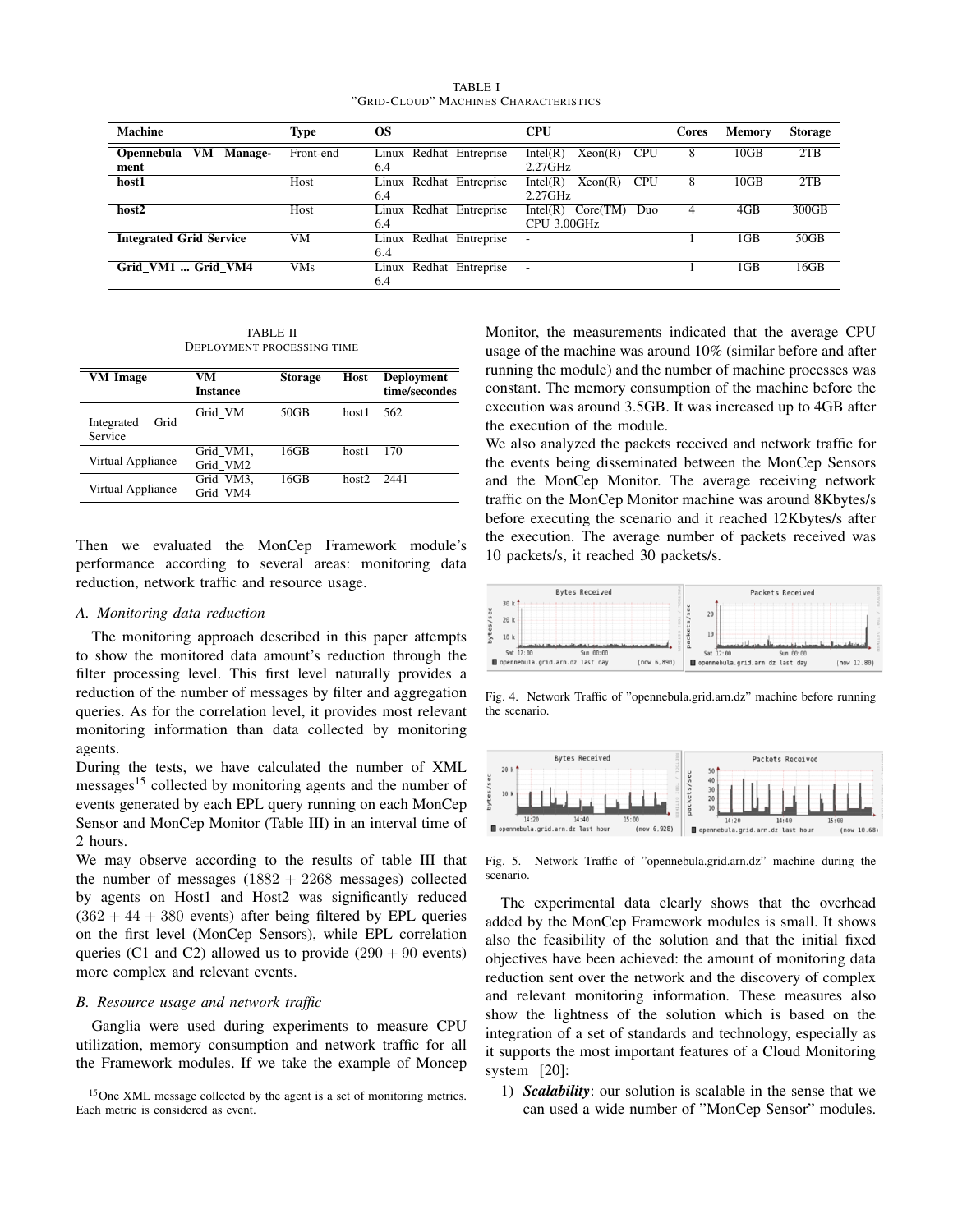TABLE III NUMBER OF GENERATED EVENTS

| Machine<br>Queue of<br>messages | Host1 (Moncep Sensor) | Host2 (MonCep Sensor) | Front-End (MonCep Monitor) |
|---------------------------------|-----------------------|-----------------------|----------------------------|
| Ganglia XML                     | 1882 messages         | 2268 messages         |                            |
| avgMemUtil GridVM2 (R1)         | 362 events            |                       |                            |
| avgCpuIdle_Host2 (R2)           |                       | 0 events              |                            |
| avgCpuIdle_Host1 (R3)           | 0 events              |                       |                            |
| avgLoadOne Host2 (R4)           |                       | 0 events              |                            |
| avgCpuUser_Host2 (R5)           |                       | 380 events            |                            |
| bytesOut GridVM1 (R6)           | 44 events             |                       |                            |
| correlation1 (C1)               |                       |                       | 290 events                 |
| correlation $2(C2)$             |                       |                       | 39 events                  |

We can also added many "MonCep Monitor" modules on different hosts depending on the number of "MonCep Sensor" to spread the load.

- 2) *Elasticity*: each virtual or physical resource created or destroyed is detected by the agents of the Framework.
- 3) *Adaptability and Lightness*: our solution is adaptable to grid services on the Cloud infrastructure and does not add significant or negative charge to the hosts.
- 4) *Timeliness*: events detected by our solution are available in real-time.
- 5) *Modularity*: the solution is modular and flexible.

## VII. CONCLUSION

We presented in this paper an integration "Grid-Cloud" model that aims to introduce the Cloud management system within the Grid administrative domain as a private Cloud, while separating within the same Grid administrative domain, Grid services management responsibilities and Cloud resources management responsibilities. We completed the Model by the proposal of a new monitoring approach (MonCep Framework) based on "Complex Event Processing (CEP)" technology to provide correlation and monitored information's real-time processing as events by the discovery of "Patterns" according to the needs imposed by the execution of Grid services on Cloud IaaS-provided resources. We have shown through the implementation and testing of the monitoring solution on the "Grid-Cloud" environment the validation of the goals we have set: data monitoring reduction via information filtering and aggregation, discovery of complex and relevant monitoring information via information correlation in realtime and lightness of the solution.

Through the development of this work, we have identified several potential areas for the extension of the "Grid-Cloud" model and the "MonCep" Framwork. We plan to experiment the "Grid-Cloud" model on OpenStack [41] IaaS Cloud system. We will try to adapt the Framework for monitoring Grid services on Federated Clouds (Hybrid or heterogeneous Clouds). One of the goals of the Framework is to integrate correlation formulas that express Grid services performance metrics and Grid scientific application's quality of service such as availability and response-time to achieve SLA targets.

#### ACKNOWLEDGMENT

The authors would like to thank DZ e-Science GRID infrastructure and team.

#### **REFERENCES**

- [1] H. Kloh, B. Schulze, A. Mury, and R. C. G. Pinto, "A scheduling model for workflows on grids and clouds," in *Proceedings of the 8th International Workshop on Middleware for Grids, Clouds and e-Science*. ACM Trans, 2010.
- [2] E. Deelman, G. Singh, M. Livny, B. Berriman, and J. Good, "The cost of doing science on the cloud: The montage example," in *International Conference for High Performance Computing, Networking, Storage and Analysis*. IEEExplore, Nov 2008.
- [3] B. Amedro, F. Baude, F. Huet, and E. Mathias, "Combining grid and cloud resources by use of middleware for spmd applications," in *2nd International Conference on Cloud Computing Technology and Science, Indianapolis, United States*, 2010.
- [4] L. Rodero-Merino, E. Caron, A. Muresana, and L. Desprezt, "Using clouds to scale grid resources: An economic model," *Elsevier: Future Generation Computer Systems*, 2011.
- [5] S. Jha, A. Merzky, and F. Geofrey, "Using clouds to provide grids higherlevels of abstraction and explicit support for usage modes," *Concurrency and Computation: Practice and Experience*, 2008.
- [6] I. Foster, Y. Zhao, I. Raicu, and S. Lu, "Cloud computing and grid computing 360-degree compared," in *Grid Computing Environments Workshop, GCE '08*. IEEE Trans, 2008.
- [7] M. Murphy and S. Goasguen, "Virtual organization clusters: Selfprovisioned clouds on the grid," *Elsevier: Future Generation Computer Systems*, Oct 2010.
- [8] C. Loomis, M. Airaj, M. Begin, E. Floros, S. Kenny, and D. Callaghan, "Stratuslab cloud distribution," *Research Report*, Jan 2012.
- [9] D. Luckham and A. Wesley Professional, "Review of the power of events: An introduction to complex event processing in distributed enterprise systems," *ACM Trans*, Jan 2002.
- [10] D. Lokhi Prasad, "Analyze and act on fast moving data: An introduction to complex event processing," MphasiS, Tech. Rep., Aug 2010.
- [11] I. Foster and C. Kesselman, *The Grid: Blueprint for a New Computing Infrastructure*. Springer, 1998.
- [12] I. Foster, C. Kesselman, and S. Tuecke, "The anatomy of the grid: Enabling scalable virtual organizations," in *Proceedings of the Conference on Cluster Computing and the Grid*. IEEE Conference publications, 2001.
- [13] G. Alliance, *Official Documentation*, 2012, URL: http://www.globus.org/ alliance [accessed: 2016-10-10].
- [14] GLITE, *GLITE 3.2 User Guide*, 2012, URL: https://zenodo.org/record/ 6831/files/gLite-3-UserGuide.pdf [accessed: 2016-10-10].
- [15] EMI, *EMI Architecture and Technology Developement Plan*, Apr 2013, URL: https://cds.cern.ch/record/1551298/ [accessed: 2016-10-10].
- [16] L. Badger, T. Grance, R. Patt-Corner, and J. Voas, "Draft cloud computing synopsis and recommendations," National Institute of Standards and Technology, Technical Report 800-146, 2011.
- [17] P. Mell and T. Grance, "The nist definition of cloud computing," National Institute of Standards and Technology, Technical Report 15, 2009.